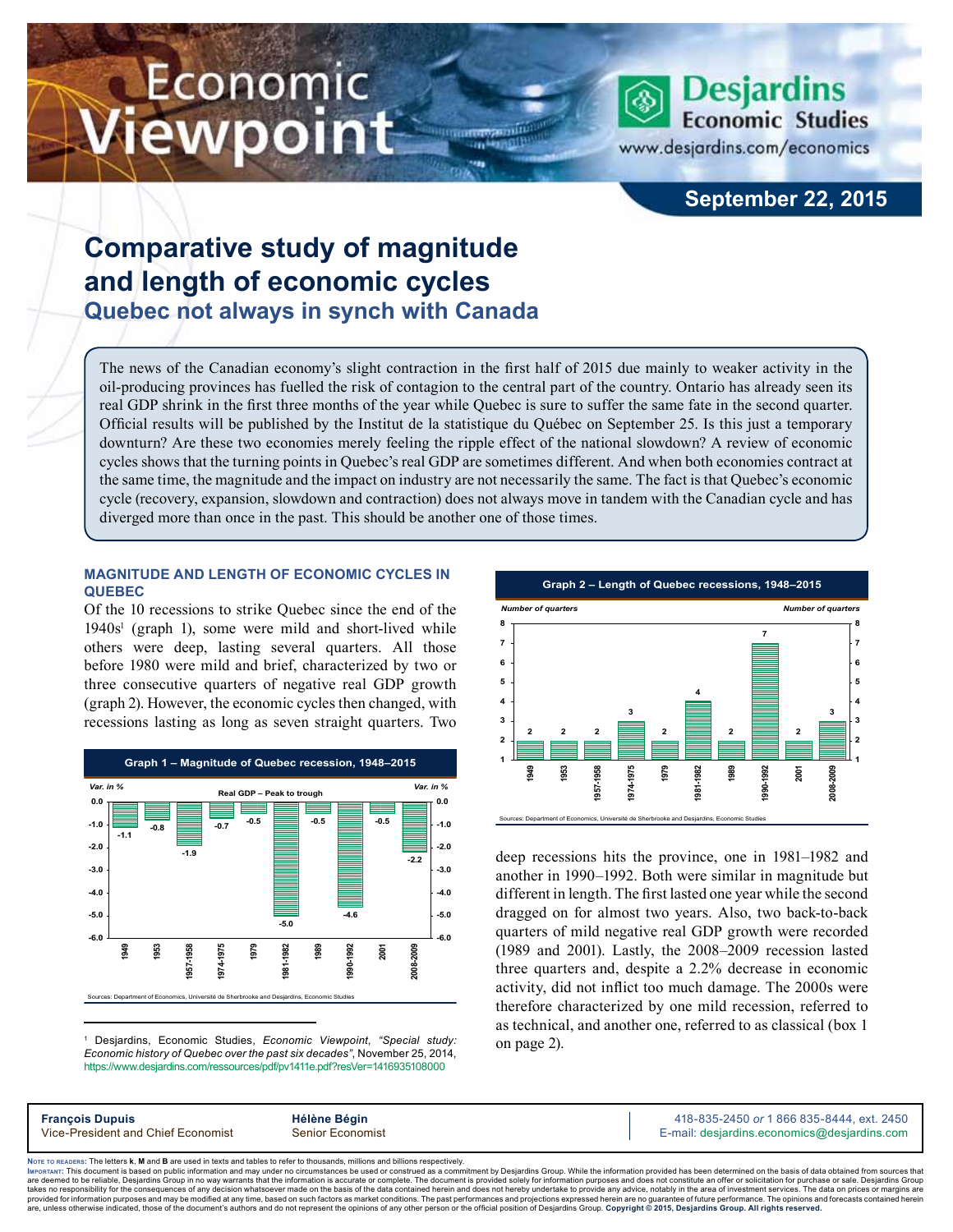

#### **Box 1**

#### **Classical or technical recession?**

It is important to distinguish between a classical and a technical recession. A genuine or "classical" recession is characterized by a sharp decline in real GDP over several consecutive quarters—at least two—along with a major deterioration in other economic indicators such as employment, retail sales and residential housing prices.



#### **More recent recessions**

Since the 1970s, the economic cycles of Quebec and Canada as a whole have been pretty much synchronized, as have been the magnitudes and lengths of their recessions (graphs 4 and 5). On two occasions, once in 1989 and again in 2001, Quebec experienced a mild recession that was not observed at the national level.

Marked monetary policy firming by the Bank of Canada at the end of the 1980s contributed to the 1989 recession as higher key rates pushed up the Canadian dollar, which in turn impacted the competitiveness of Quebec businesses. Exporters were hit hard, especially since domestic demand was faltering in the U.S. Quebec, where manufacturing was



A genuine recession is distinguished by the magnitude and length of the contraction and by the severe impact on several sectors of the economy.

Conversely, a technical recession is announced as soon as real GDP dips for two straight quarters and other economic indicators are affected, no matter how slightly. For instance, although Canada was in a technical recession in the first half of this year, the unemployment rate remained fairly stable and activity was strong in the real estate sector. As well, since the downturn is confined to the oil-producing provinces and the natural resource, manufacturing and non-residential construction industries, the damage is hardly widespread, in fact, far from it.

Several periods of contraction in economic activity have occurred [in Quebec] since the end of the 1940s, for a total of ten recession phases, some of them "classic" and others "technical" (graph 3).

concentrated, experienced a mild recession, while Canada as a whole held up fairly well.

The 2001 recession was an entirely different story. When the tech bubble burst in the U.S. at the turn of the century, the fallout was felt all across North America. For Quebec, this meant the collapse of its main export at the time, telecom equipment, and a major blow to international trade given the importance of the telecom equipment industry in the province. Less dependent on this industry, the rest of Canada did not feel the effects of this upheaval in exports. This turn of events was the main reason for this brief, mild recession in Quebec. In contrast, the rest of Canada only experienced an economic slowdown.

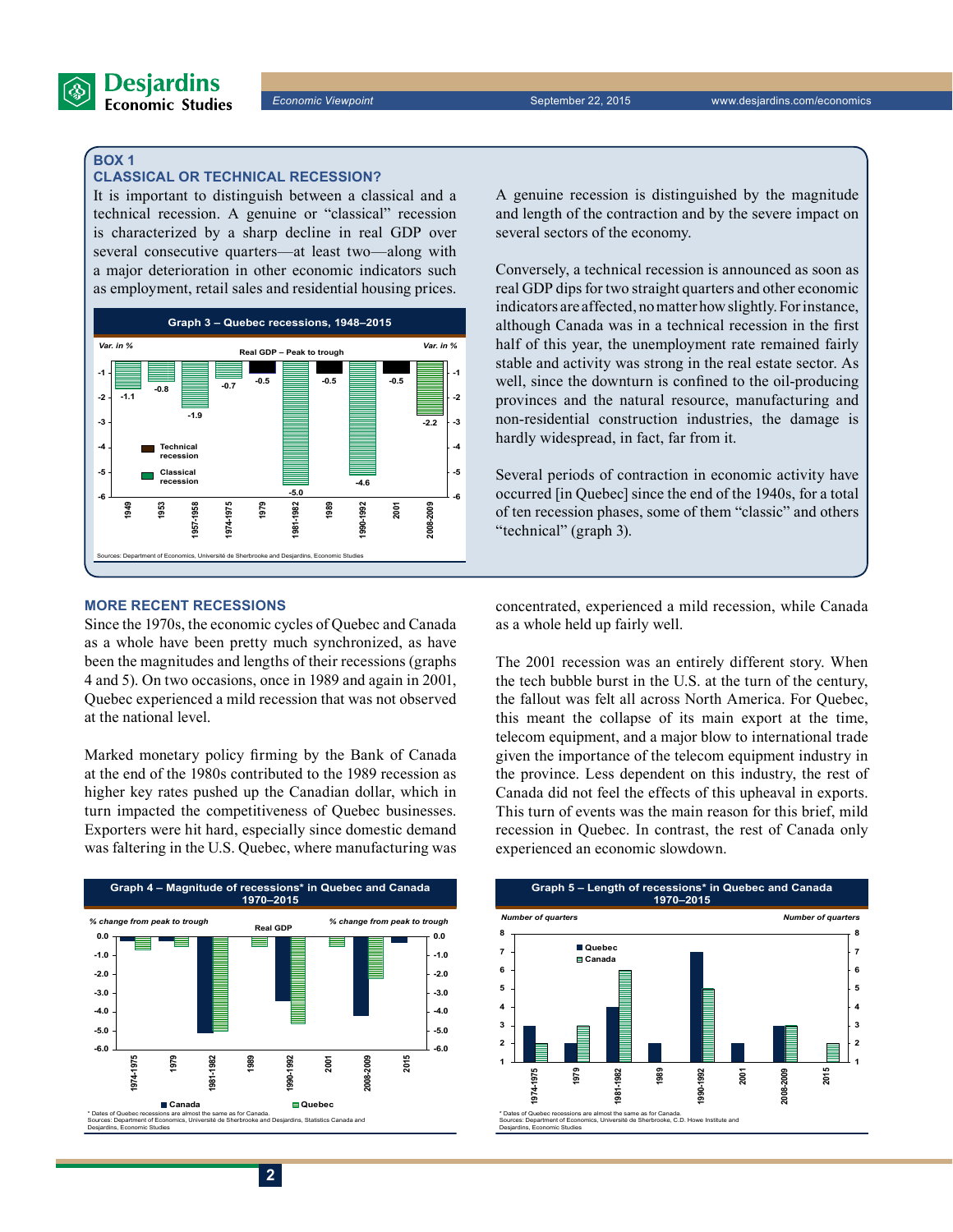

**Economic Viewpoint** September 22, 2015 www.desjardins.com/economics

In 2008–2009, the Canadian economy was badly shaken by the financial crisis that began in the U.S. and the collapse of its housing market. Ontario was strongly impacted by the automotive industry's difficulties, which were amplified by the U.S. recession. Quebec was less affected and even outperformed other economies on the international stage (graphs 6 and 7) thanks to a pick-up in infrastructure work by the Quebec government. This helped cushion the blow and limit economic volatility. The decline in real GDP was therefore greater in Canada as a whole, resulting in a sharper increase in unemployment (graph 8). As well, national housing prices fell approximately 10% at the end of the 2000s, but remained fairly stable in Quebec (graph 9). When real GDP is only mildly affected by a recession, as was the case in 2008–2009, the impact on the economic indicators is usually more muted.



Sources: Datastream, Statistics Canada, Institut de la statistique du Québec and Desjardins, Economic Studies

**Graph 7 – Quebec outperformed several large industrialized economies in 2008**–**2009**



Sources: Datastream, Statistics Canada, Institut de la statistique du Québec and Desjardins, Economic Studies

**Graph 8 – Unemployment rose more in Canada**





#### **Quebec will be spared this time around**

Because Quebec and Canada have different industrial structures, their vulnerabilities can also be different. This time around, persistently low oil prices are mostly impacting the oil-producing provinces, i.e. Alberta, Saskatchewan and Newfoundland and Labrador. These three provinces are behind the nation's mild recession in the first half of the year. In terms of industries, output is down in natural resources, manufacturing and non-residential construction, and confidence indexes have nosedived in Canada, as households and businesses have been anticipating a downturn since the beginning of the year. In Quebec, consumer sentiment rose during this period while business confidence stabilized (graphs 10 and 11 on page 4).